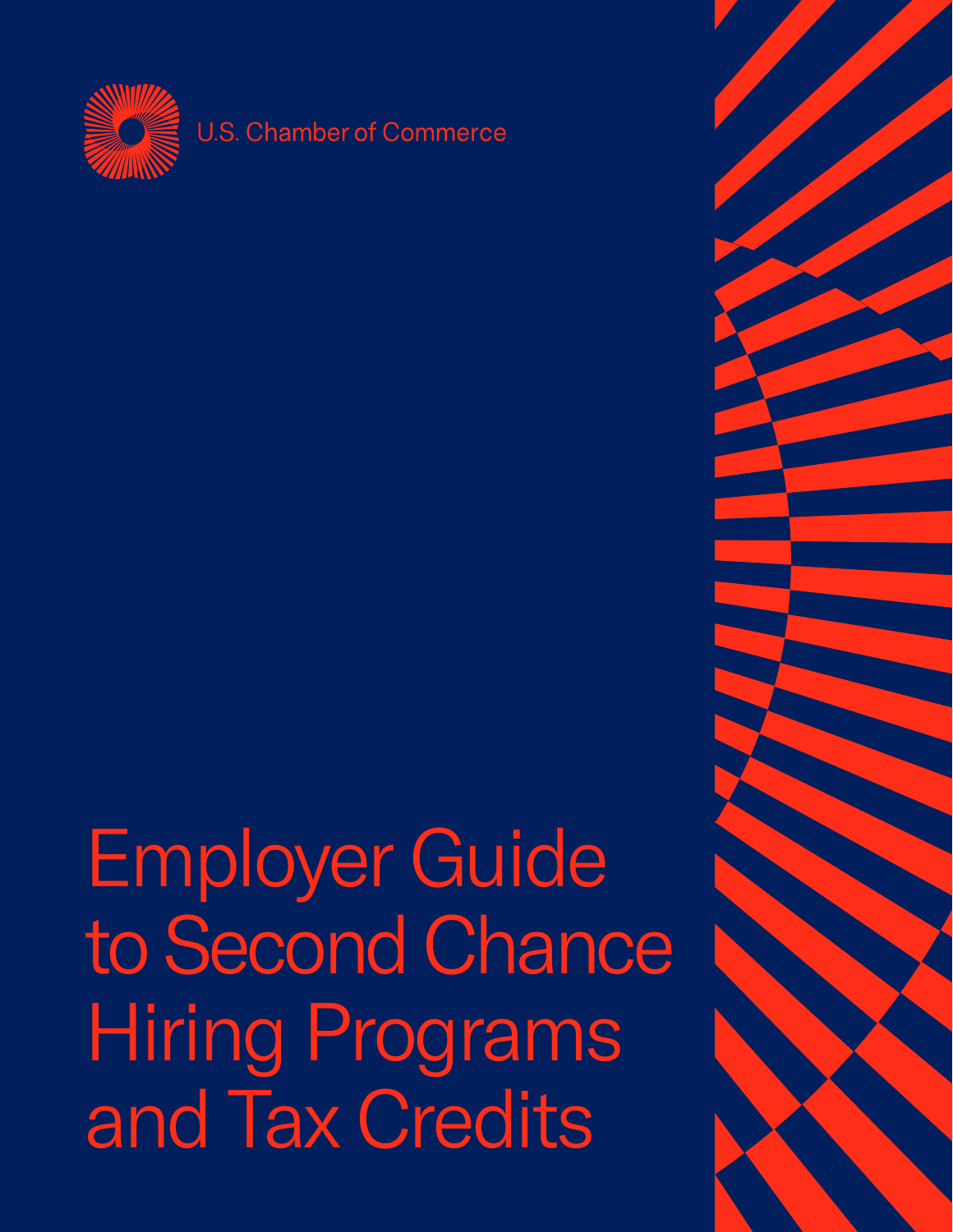

## Three Opportunities for Employers to Engage Second Chance Hires

An estimated 70 million people in the U.S. have an arrest or conviction record, and over 600,000 men and women are released from jail each year. Connecting the formerly incarcerated with employment is critical, as it provides a secure income, stability, and a connection with other members of society.

Successfully reintegrating these individuals brings many advantages. The following guide outlines different incentives and opportunities for employers to engage second chance hires.

#### 1. Recoup wages through tax credits.

The Work Opportunity Tax Credit (WOTC) is a federal tax credit available to employers for hiring individuals from certain targeted groups who have consistently faced significant barriers to employment. Learn more on page 2.

### 2. Take advantage of bonding opportunities.

The U.S. Department of Labor established the Federal Bonding Program (FBP) to provide fidelity bonds for "at-risk," hard-to-place job seekers. The bonds protect employers against employee fraud or dishonesty in the first six months of employment at no cost to the job applicant or the employer. Learn more on page 3.

### 3. Partner with organizations participating in grant programs.

The Growth Opportunities grant program provides opportunities for paid work experiences, occupational education, and training in in-demand industries, leadership development, and post-work experience placement for justice-involved youth and young adults. Learn more on page 4.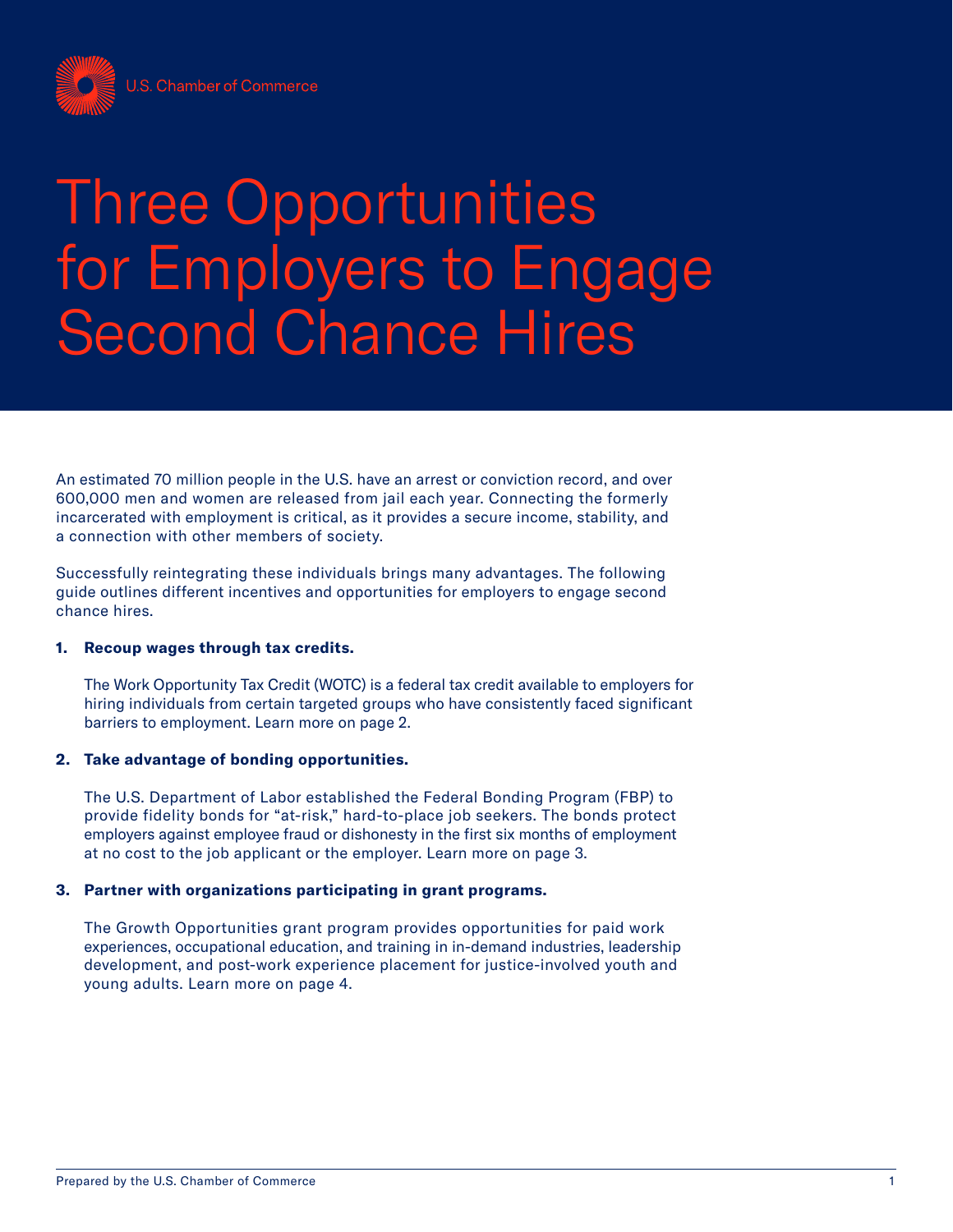

# Employer Guide to the Work Opportunity Tax Credit

The Work Opportunity Tax Credit (WOTC) is a federal tax credit available to employers for hiring individuals from certain [targeted groups](https://www.irs.gov/businesses/small-businesses-self-employed/work-opportunity-tax-credit#targeted) who have consistently faced significant barriers to employment.

## What are the parameters?

The WOTC may be claimed by any employer that hires eligible ["ex-felons](https://www.irs.gov/businesses/small-businesses-self-employed/work-opportunity-tax-credit#collapseCollapsible1638290309613)" within a year of being convicted of a felony or being released from prison from the felony.

In general, the WOTC is equal to 40% of up to \$6,000 of wages paid to or incurred on behalf of, an individual who:

- is in their first year of employment;
- is certified as being a member of a targeted group;
- performs at least 400 hours of services for that employer; and
- begins work on or before December 31, 2025.

The maximum tax credit is generally \$2,400. A 25% rate applies to wages for individuals who perform fewer than 400 but at least 120 hours of service for the employer. An employer cannot claim the WOTC for employees who are rehired. In general, taxable employers may carry the current year's unused WOTC back one year and then forward 20 years.

### \$2,400

The maximum tax credit, equal to 40% of up to \$6,000 of wages paid to an individual.

## How do I claim this credit?

The WOTC is a general business credit. The credit is limited to the amount of the business income tax liability or Social Security tax owed.

1. On or before the day that an offer of employment is made, the employer and the job applicant must complete [Form 8850](https://www.irs.gov/instructions/i8850) (Pre-Screening Notice and Certification Request for the Work Opportunity Credit).

Note: The employer has 28 calendar days from the new employee's start date to submit Form 8850 to the designated local agency located in the state in which the business is located (where the employee works). Additional forms may be required by the U.S. Department of Labor to obtain certification.

2. After receiving a certification from the designated local agency that the employee is a member of one of the 10 targeted groups, taxable employers file [Form 5884](https://www.irs.gov/forms-pubs/about-form-5884)  (Work Opportunity Credit) to claim the WOTC.

A taxable business may apply the credit against its business income tax liability, and the normal carry-back and carry-forward rules apply. See the instructions for [Form 3800](https://www.irs.gov/instructions/i3800) for more information.

For qualified tax-exempt organizations, the credit is limited to the amount of employer Social Security tax owed on wages paid to all employees for the period the credit is claimed.

Source: [IRS - Work Opportunity Tax Credit FAQ](https://www.irs.gov/businesses/small-businesses-self-employed/work-opportunity-tax-credit#targeted)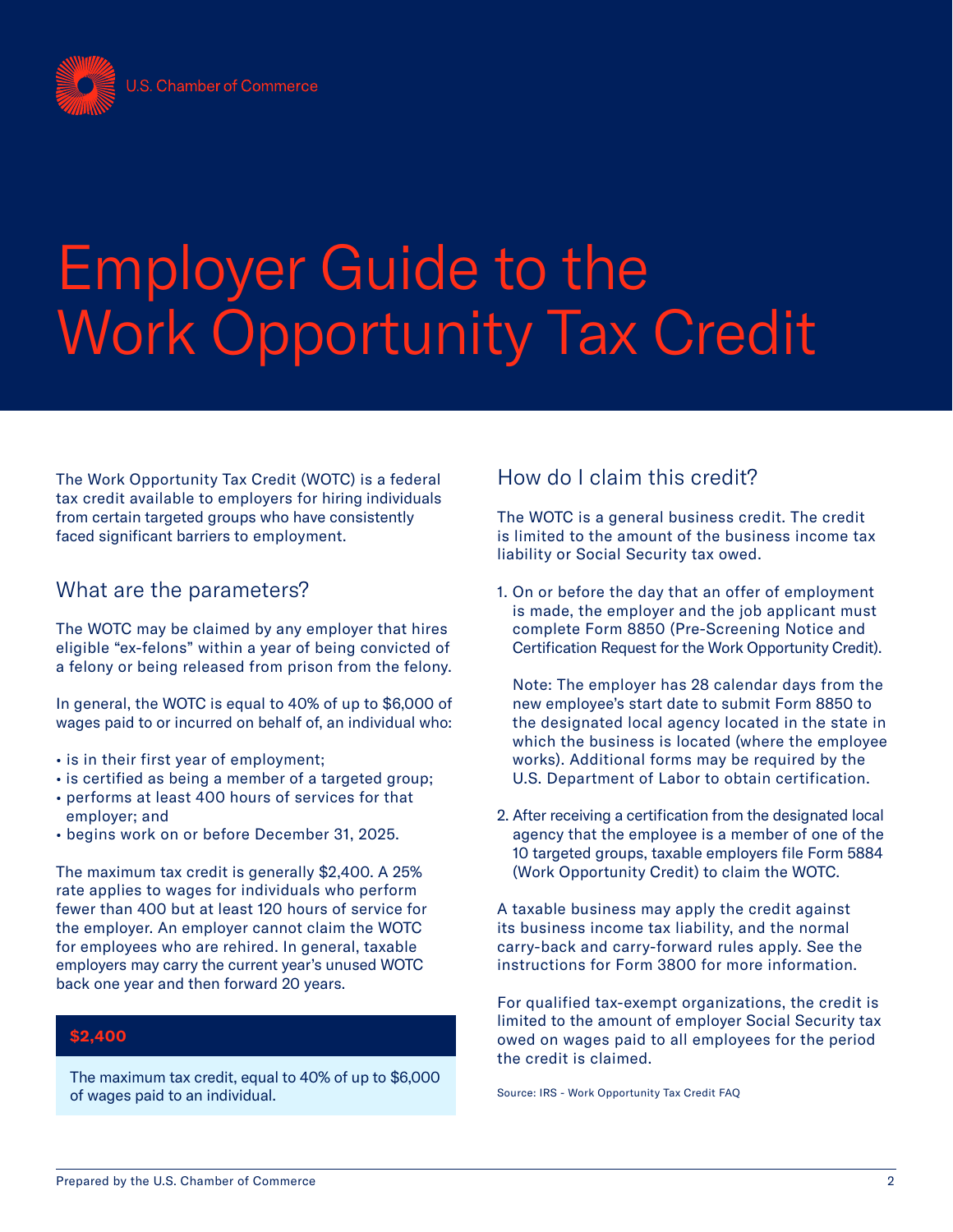

# Employer Guide to the Federal Bonding Program

The U.S. Department of Labor established [the Federal](https://bonds4jobs.com/our-services/employers)  [Bonding Program](https://bonds4jobs.com/our-services/employers) (FBP) to provide fidelity bonds for "at-risk," hard-to-place job seekers. The bonds protect employers against employee fraud or dishonesty in the first six months of employment at no cost to the job applicant or the employer. The FBP primarily targets justice-involved individuals—people who have been previously incarcerated and are returning to the community—and other job seekers who have faced difficulties in finding employment.

### What are the parameters?

Bonds can be applied to any job with any employer, in any state, at no cost or risk to the employer, and covers any employee dishonesty committed on or away from the workplace. Full-time, part-time, and temporary employees receiving paid wages (with federal taxes automatically deducted from pay) can be bonded.

Coverage begins once an applicant receives a job offer and supports employees who have federal taxes automatically deducted from their pay. The bond will be sent to the employer within 10 business days.

### \$5,000–\$25,000

Amount of fidelity bond coverage for an employee's first six months of employment to protect employers against employee theft, forgery, larceny, and embezzlement.

Bonds can also be purchased to cover already employed workers who need bonding to prevent being laid off or to secure a transfer or promotion to a different job with a current employer.

## How do I access the bonds?

To access a bond, contact your State Bonding Coordinator by:

- Visiting [http://bonds4jobs.com/our-services/directory,](http://bonds4jobs.com/our‐services/directory) or
- Calling the toll-free number: 1-877-US2-JOBS (1-877-872-5627).

You must provide:

- A valid and secure job offer
- Company information
- Employee's full legal name

Source: [The Federal Bonding Program Website](https://bonds4jobs.com/our-services/employers)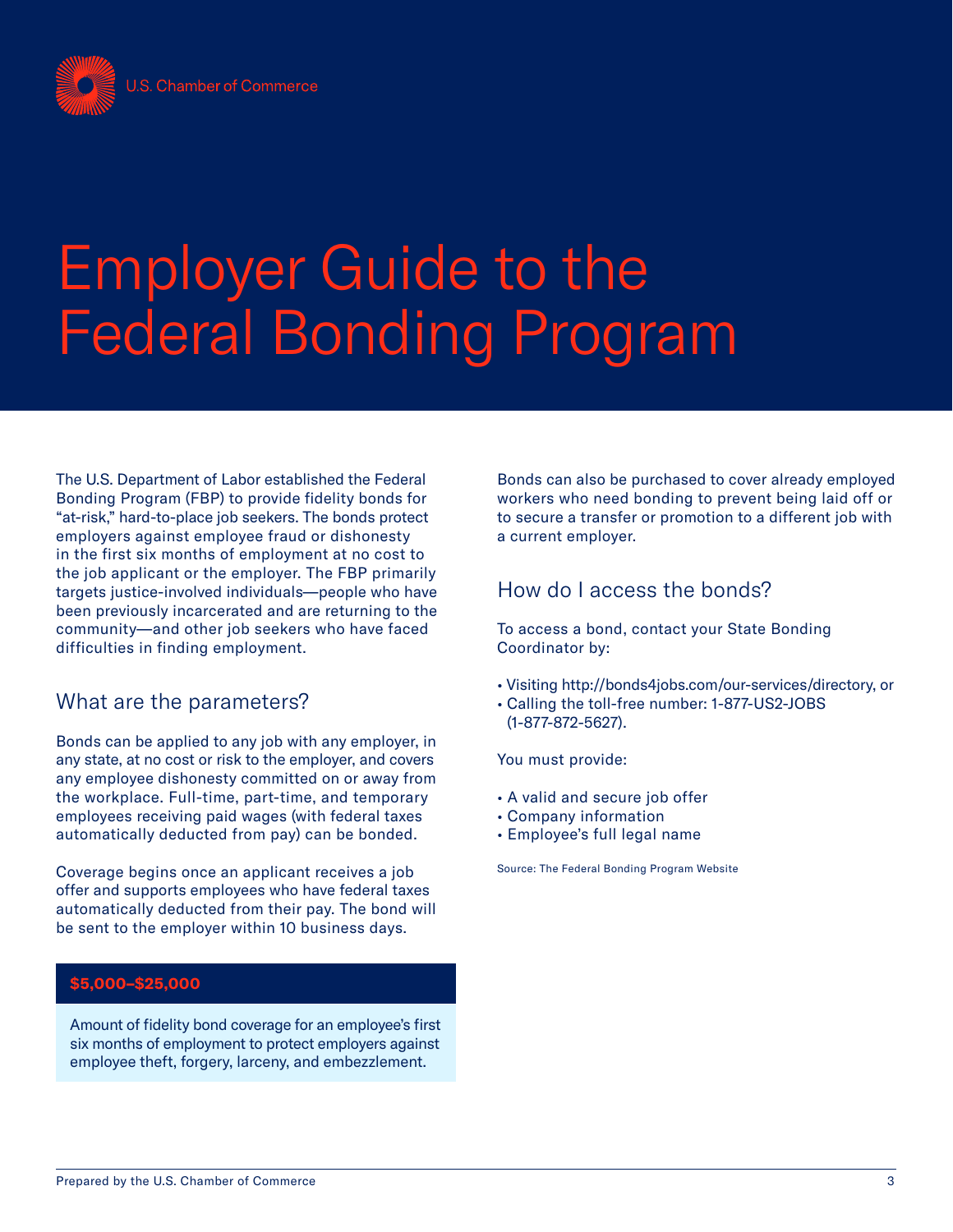

# Employer Guide to the Growth Opportunities Grant Program

This program introduces and prepares justiceinvolved youth and young adults for work through placement into paid work experiences, starting them on a path to more equitable career opportunities. In addition to paid work experiences, the program includes occupational education and training in in-demand industries, leadership development, mentorship, and post-work experience placement into unsubsidized employment and/or education.

These grants focus on youth and young adults most impacted by community violence to advance equity, particularly in areas of concentrated crime and poverty, as well as communities that have recently experienced significant unrest.

The goals of the grants are to:

- help youth and young adults to increase their conflict resolution skills and develop strategies to prevent and avoid violence;
- introduce and prepare youth for the world of work;
- help youth identify career interests, attain relevant skills and gain work experience;
- and provide income to youth to start them on the path of earning living wages and obtaining highquality jobs and careers.

### \$85,000,000

Estimated total program funding

Grant Ceiling: \$4,000,000

Grant Floor: \$0

Direct applicants may apply for up to \$2,000,000 in funding, and intermediary applicants may apply for up to \$4,000,000.

Applications must be submitted electronically no later than October 5, 2022, at 11:59 PM Eastern Time

## What is the employer's role?

Grants will be awarded to eligible governmental organizations that can serve as the lead applicant for a group of service providers and have overall fiscal and administrative responsibility of a resultant grant.

Applicants must identify and provide a written commitment from "mandatory partners," including employer(s) and describe the specifics of each partnership. For each partner, applicants must have a Memorandum of Understanding (MOU) or Letter of Commitment (LOC) signed by the authorizing agent of the partner organization.

Employer partners are defined as organizations or businesses (public, private, or nonprofit) that commit to serve as work experience sites.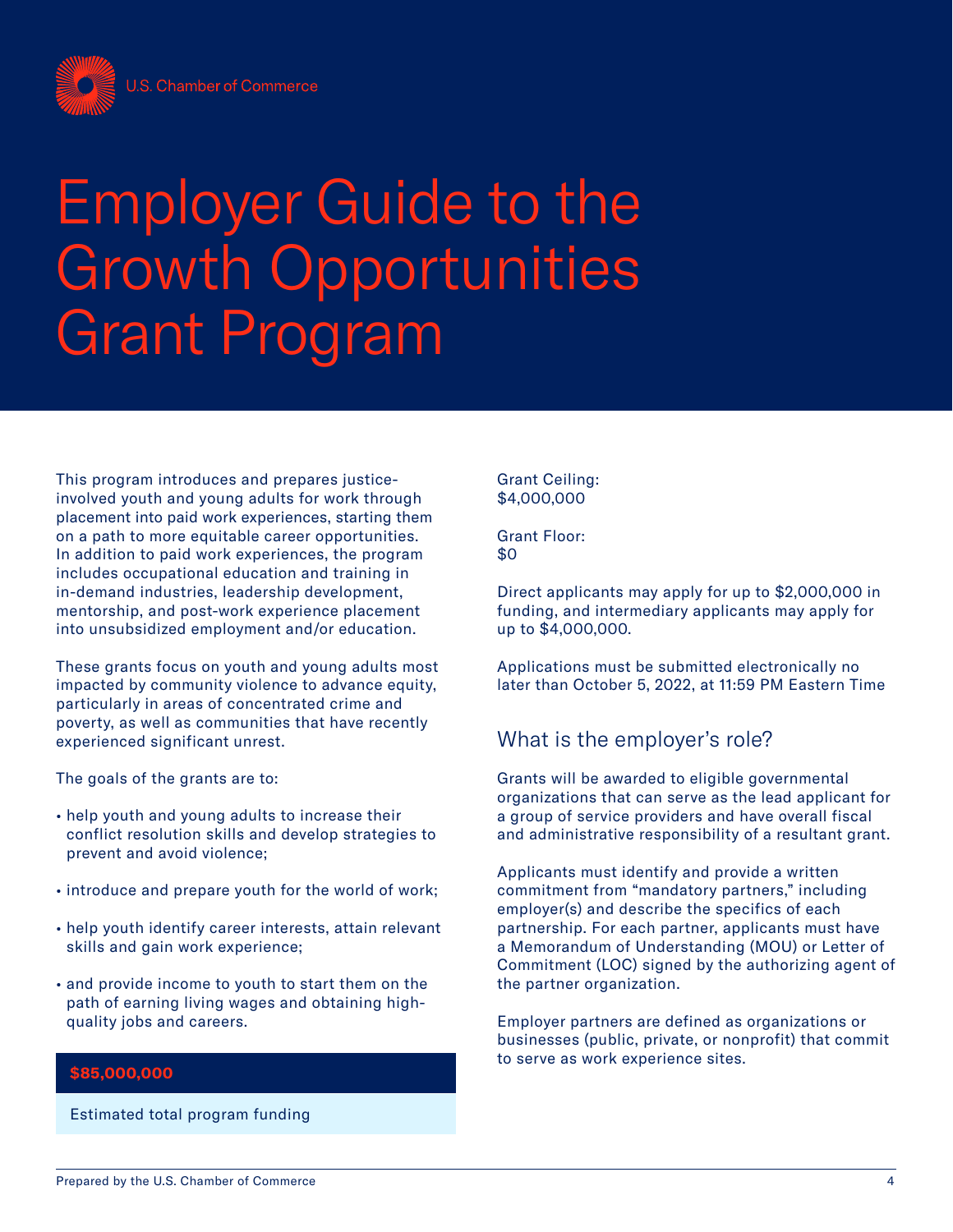

# Employer Guide to the Growth Opportunities Grant Program

## What are the parameters?

- Applicants must explain how they will identify and engage employers, and work with those employers to develop high-quality paid work experiences for all eligible participants. This must include a plan detailing how the applicant will provide adequate support and resources to and help employer partners to identify opportunities to transition eligible participants into full-time paid employment.
- Applicants must describe how the skills learned and credentials earned through the employer program match the requirements of the occupation and prepare youth to enter unsubsidized employment.
- Participants must be paid the applicable minimum wage for the jurisdiction of the work experience site. Employer partners are encouraged to contribute to these costs.

• When compensating youth with wages or stipends for work experiences, employers are must adhere to Internal Revenue Service (IRS) guidelines. A Youth Employment Compliance Assistance Toolkit is available here: [https://www.dol.gov/agencies/whd/](https://www.dol.gov/agencies/whd/compliance-assistance/toolkits/youth-employment) [compliance-assistance/toolkits/youth-employment](https://www.dol.gov/agencies/whd/compliance-assistance/toolkits/youth-employment)

Full parameters of the grant program can be found in the Notice of Funds document here: U.S. Department of Labor [Employment and Training Administration –](https://www.dol.gov/sites/dolgov/files/ETA/grants/pdfs/FOA-ETA-22-03_.pdf)  [Growth Opportunities Funding Opportunities](https://www.dol.gov/sites/dolgov/files/ETA/grants/pdfs/FOA-ETA-22-03_.pdf)

Source: U.S. Department of Labo[r Employment and Training Administration –](https://www.dol.gov/sites/dolgov/files/ETA/grants/pdfs/FOA-ETA-22-03_.pdf)  [Growth Opportunities Funding Opportunities](https://www.dol.gov/sites/dolgov/files/ETA/grants/pdfs/FOA-ETA-22-03_.pdf)